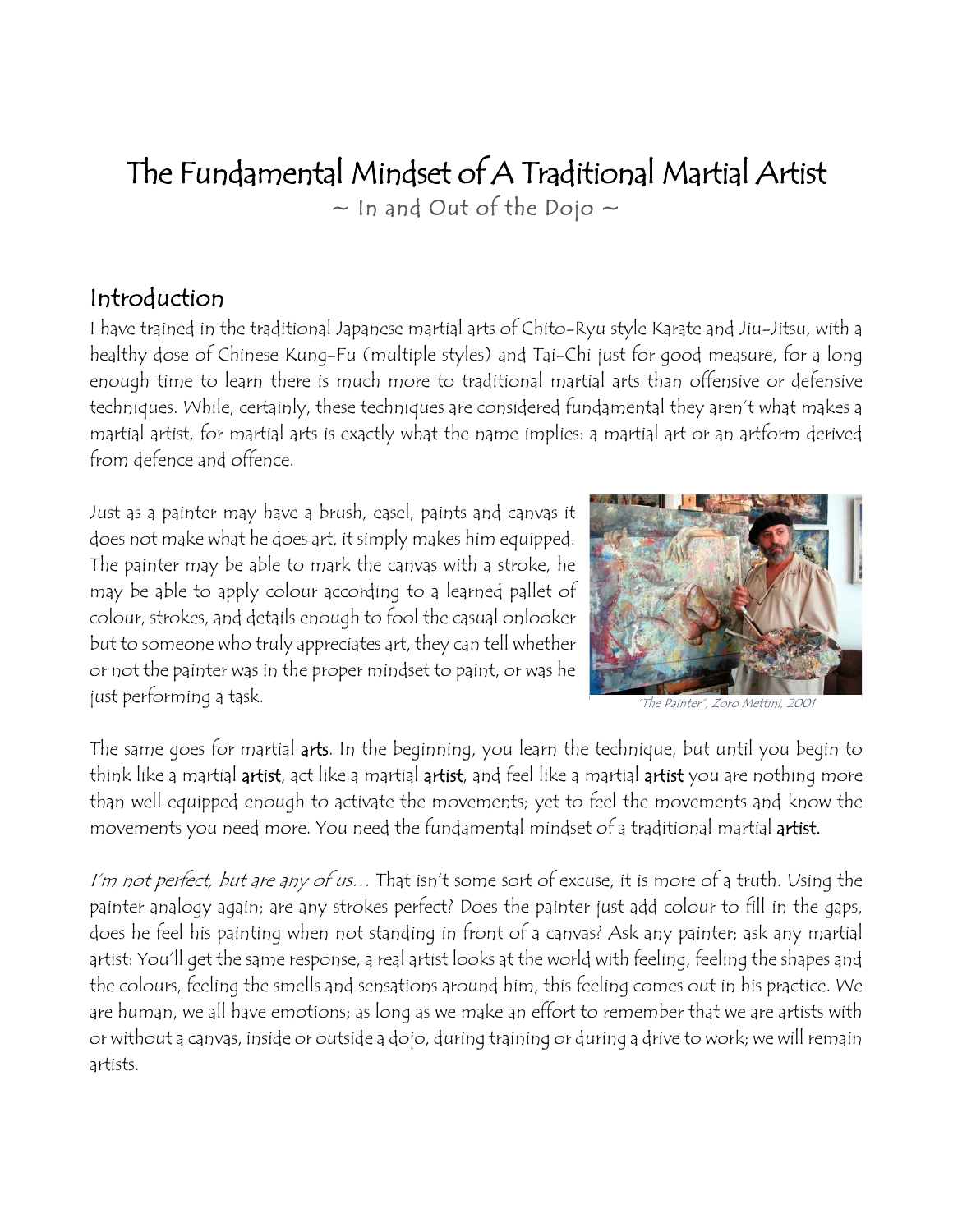#### "In the beginner's mind there are many possibilities, in the expert's mind there are few" ~ Shunryu Suzuki, S**ō**t**ō** Zen Monk

When we were children we knew nothing. When we learned something new; we felt the possibilities were endless and to be honest, at that point they were. We knew no limitations, it wasn't until we were told limitations existed or we learned there were limitations through trial and error that we placed limits on the things we did.

We approached everything with enthusiasm, and openness and eagerness to learn something new, a desire to fill a void. When we finally learned it we were overcome with the elation of satisfaction. The beginner's mind is always open, eager, and above all else optimistic… Shoshin.

Shoshin is a word with its roots in traditional Zen Buddhism and translates into "Beginner's Mind", looking at all situations; even those encountered before, as a beginner would look at it, with endless possibilities.

In the dojo: You should assume Shoshin with every technique. This isn't to say you haven't performed the technique before, but you should realize that the result of your technique is not necessarily the only result, realize there are possibilities that you do not yet understand. Using the mindset of Shoshin allows you to expect the unexpected, with no preconceived notion of any outcome, to be ready for what you cannot foresee.

In the workplace: Be eager to perform a job you hate, approach it with a lack of preconceptions. It is these preconceptions that give you that feeling of dread when you feel you know the inevitable job is going to result in negative feelings or outcomes. Be optimistic, the cloud is simply a cloud; the colour of it's lining is determined by your mindset.

In life: Look at everything with a fresh set of eyes. We have all puzzled over an issue, sometimes for hours and how many times have we heard the phrase "sleep on it" or "look at it in the morning with fresh eyes." – Shoshin, fresh eyes.

Let go of what you know, your thoughts, biases, and experiences and open up to learning a new approach with enthusiasm… Shoshin.



Shoshin

初心

The Beginner's Mind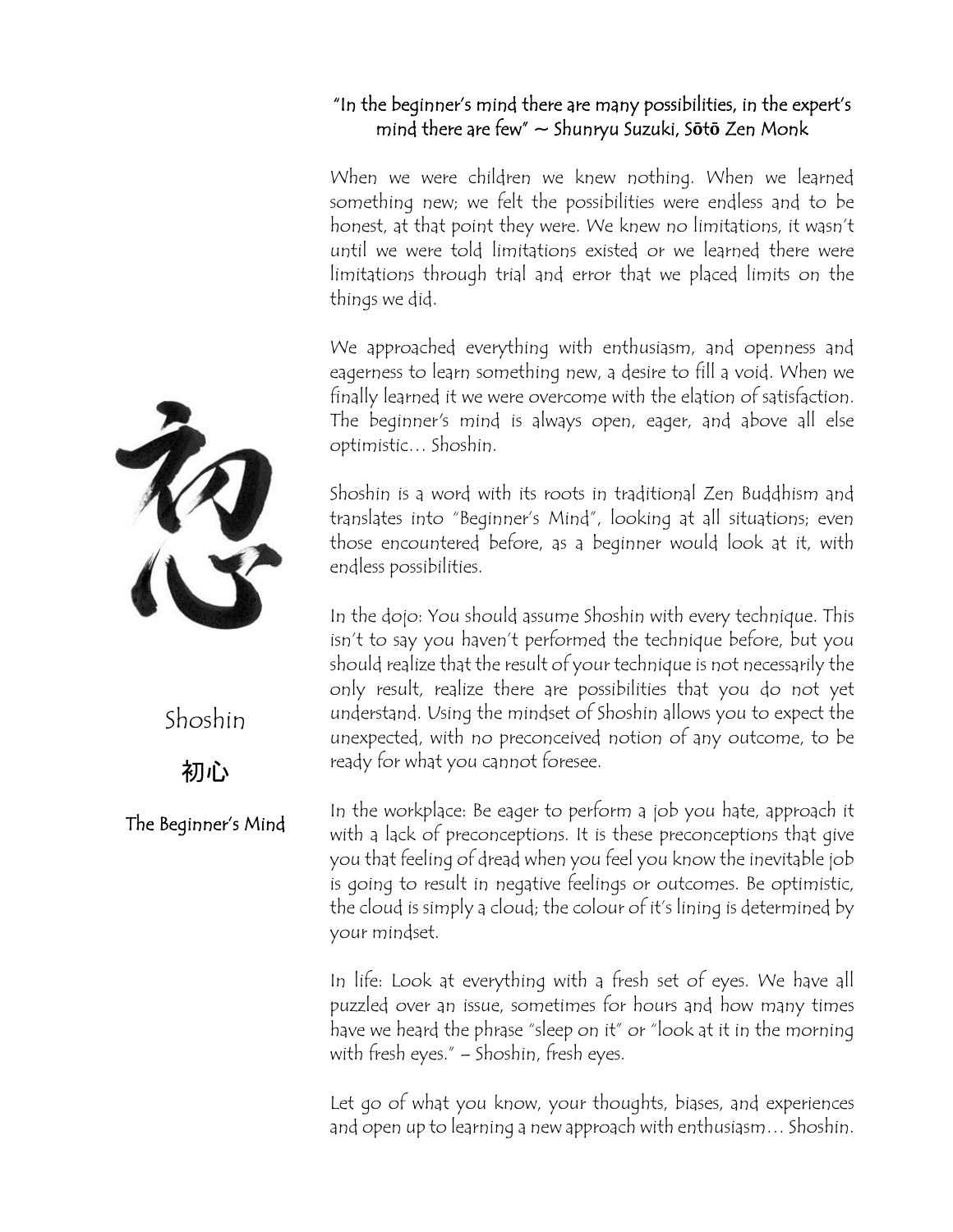#### "When your temper rises, lower your fists. When your fists rise, lower your temper."  $\sim$  Chojun Miyagi, founder of Gojo Ryu Karate

Perhaps one of the most difficult of the traditional mindsets to master, while we may think we have mastered it, the lack of it can rear its head in many ways. To truly master Mushin is considered, my many, the pinnacle of the martial mindsets.

Have you ever been so focused on a task at work, or in the dojo that time seems to just stand still? Your hands and your feet seem to move without thought, they know the path – you're "in the zone". This is Mushin, or as the Chinese call it Wuxin, either way, it has the same meaning.

Let go of your emotions; fear, anger, hatred, happiness, and certainly ego. You exist right now, in this time and in this place – nothing you have done before entering matters, nothing you will do after leaving matters. What matters is now, this moment. Placing yourself at the moment will tune your mind and body to react to this moment, and not halter on a moment that has already passed.

So, you've taken a hit and you're angry!? Your focus has turned from the moment to a moment that has already passed, your anger has pulled you away from the present – it has held you back.

You've scored a fantastic strike, or someone has complimented your technique! Certainly, feel good about yourself for a moment and then let it go, or again – you are living in the past, not paying attention to the present what all that matters – is this moment.

In the dojo: Practice Mokuso before you begin training, clear your mind and let go of everything that happened to you during the day at work or school; it doesn't matter now, right now is what matters … right now you may take a strike to the ribs, not 10 minutes ago, not 5 seconds ago; be concerned about what is happening now because the past is over.

Mushin is practiced in the dojo and should also be practiced in the workplace or at school, and in your everyday life. Certainly, our past teaches us, but it is the present that defines us. Fear, regret, anger, and ego serve no purpose but to distract us. Let go of everything – go with the flow … Mushin.

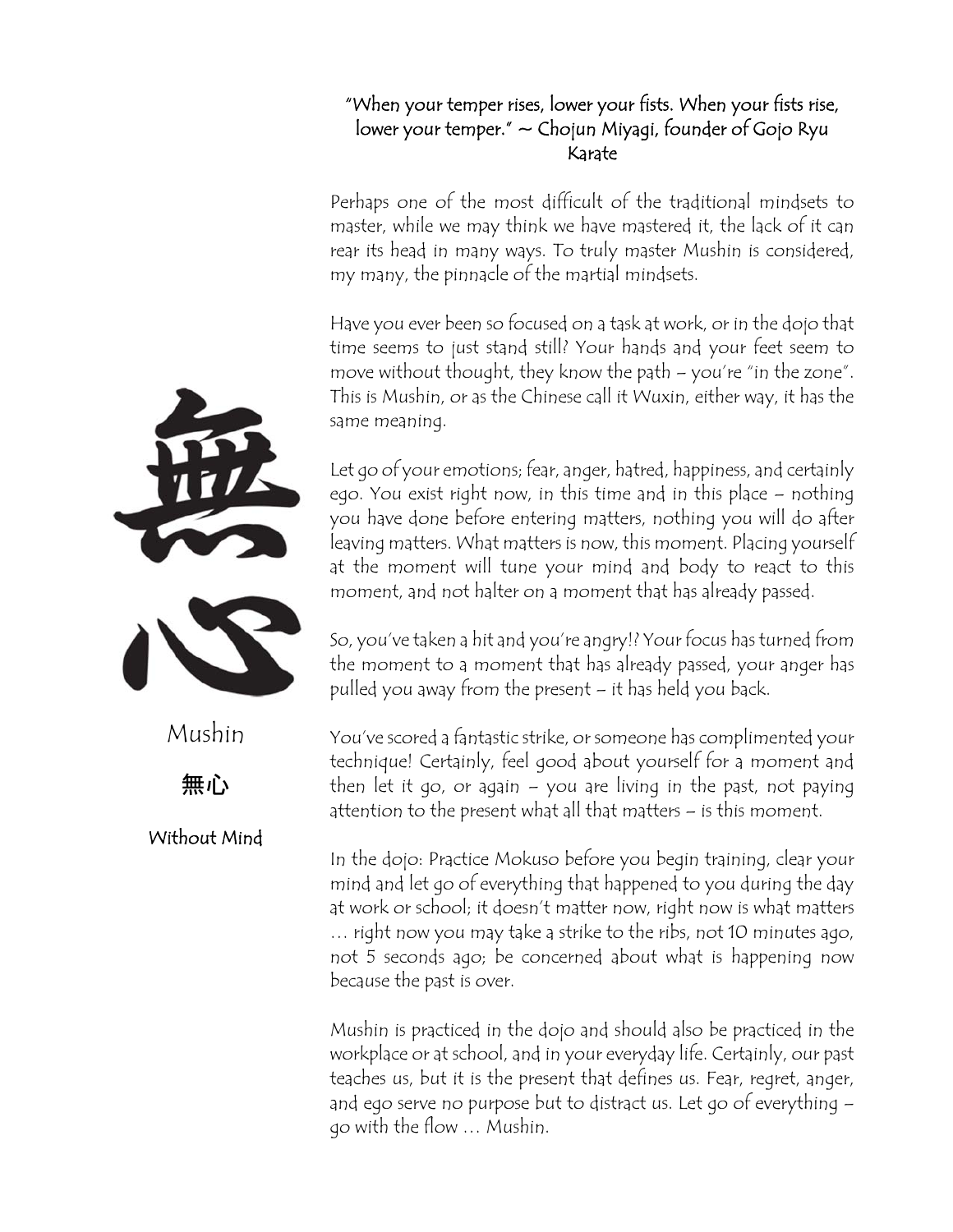#### "No fear, no surprise, no hesitation, no doubt."  $\sim$  Miyamoto Musashi, Japanese Swordsman and Ronin

Place yourself into this situation: All hell is breaking loose and you are in the middle of it. You have a choice… you can run helterskelter in a random direction with the rest of the herd, or you can face the obstacle head-on, with integrity and calming resolve – this is Fudōshin.

This state is complete control over yourself, your physical and mental status in the face of stress. The ability to maintain control allows you to react with calm, and precision.

For the older generation, think for a moment of "The Fonz"; a zen Buddhist, so-to-speak, in so many ways. When there was a problem the character was calm in the face of chaos, and with a snap of his fingers and his characteristic, "Eh!" the problem would be solved.

Another analogy perhaps? Let's consider the image of the old monk sitting on a stone in the middle of a horrible storm. He does not waiver, he continues his meditation.

In the dojo: Be calm and don't let your emotions get the better of you. It is far to easy to get fired up, it is even easier to let it take control of you. Well, this sounds almost like Mushin; almost, but not quite. The Mushin mindset teaches you not to live in the past, the Fudōshin mindset teaches you to remain calm and present at the moment. A calm mind is an immovable mind.

In the workplace: You may work in a high-stress environment, perhaps you're in customer service or working behind a desk, perhaps in an emergency room and working with life-threatening situations. Regardless of your work, Fudōshin is the calm in the storm.

Quite literally, named after the Bodhisattva (any person who is on the path of Buddhism), Fudomyo (Chinese, Búdòng Míngwáng). He is often pictured sitting with an angry face, a sword in one hand to cut through ignorance and deceit, and a rope in the other hand to bind truth together. The face, while most feel it is angry represents his immoveability toward the flame surrounding him, his focus and desire to remain calm in the face of imminent danger and to do the right thing… Fudōshin.



不動心

### Immovable Mind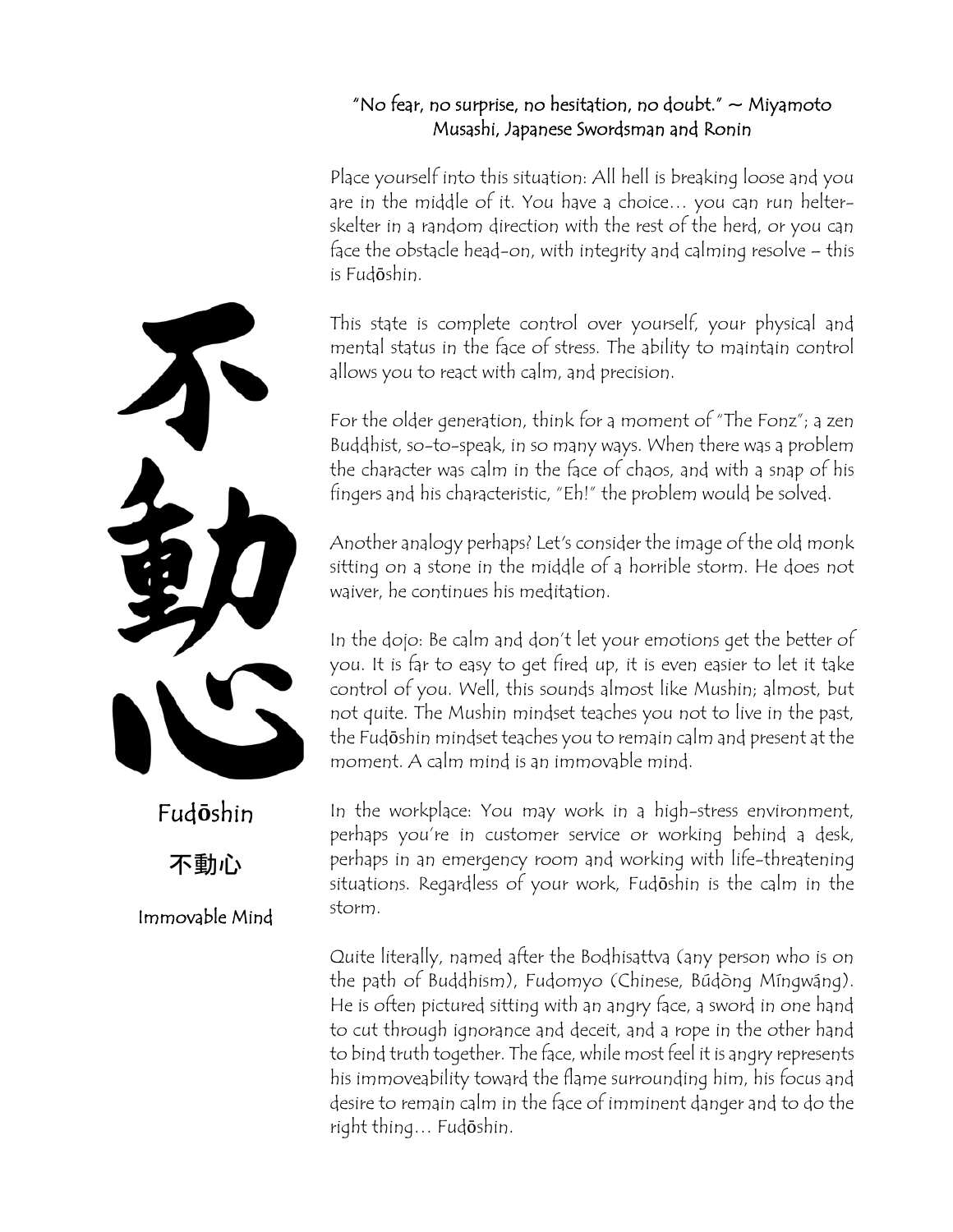#### "The ultimate aim of the art of Karate lies not in victory or defeat, but the perfection of the character of its participants."  $\sim$  Master Gichin Funakoshi

Zanshin can best be described as the act of living in alertness to whether the goal has already been achieved. This is a wonderful mindset, but only half of it and this should be the latter half. The first half of Zanshin should be aware and open at all times, not only awareness and openness of the end. Ultimately, is there an end at all?

Not to be overlooked, Zanshin may be mentioned last in this text but certainly should not be considered least. Zanshin is all that remains after a technique is performed, the relaxed state of the mind and body, letting go of any previous states, letting the stress of battle fade away.

In the dojo: Practice Zanshin during a sparring match; you have scored a wonderfully placed strike and won the match, but instead of jumping around and cheering for yourself, practice Zanshin. Return to a relaxed state so you are ready for another attack. You must have this moment of Zanshin to direct and reflect on what was successful and what was not, and prepare yourself for another attack or technique.

In the workplace: Practicing Zanshin allows you to be aware of those around you, and your own emotions. When someone is upsetting you, understand you are being upset (then practice Mushin), don't allow it to drag you down. At the end, when it has either been completed or perhaps even failed, practice Zanshin to remain calm physically, mentally, and emotionally to reflect on the previous situation.

True Zanshin is constant awareness, and while this can be mentally and physically demanding, Mushin allows you to remain aware of only what is present, only what is current. Therefore, you see; Zanshin and Mushin exist almost on a level playing field and work in harmony together – Zanshin allows you to relax and reflect while Mushin allows you to stay in the present… Zanshin.



残心 Remaining Mind